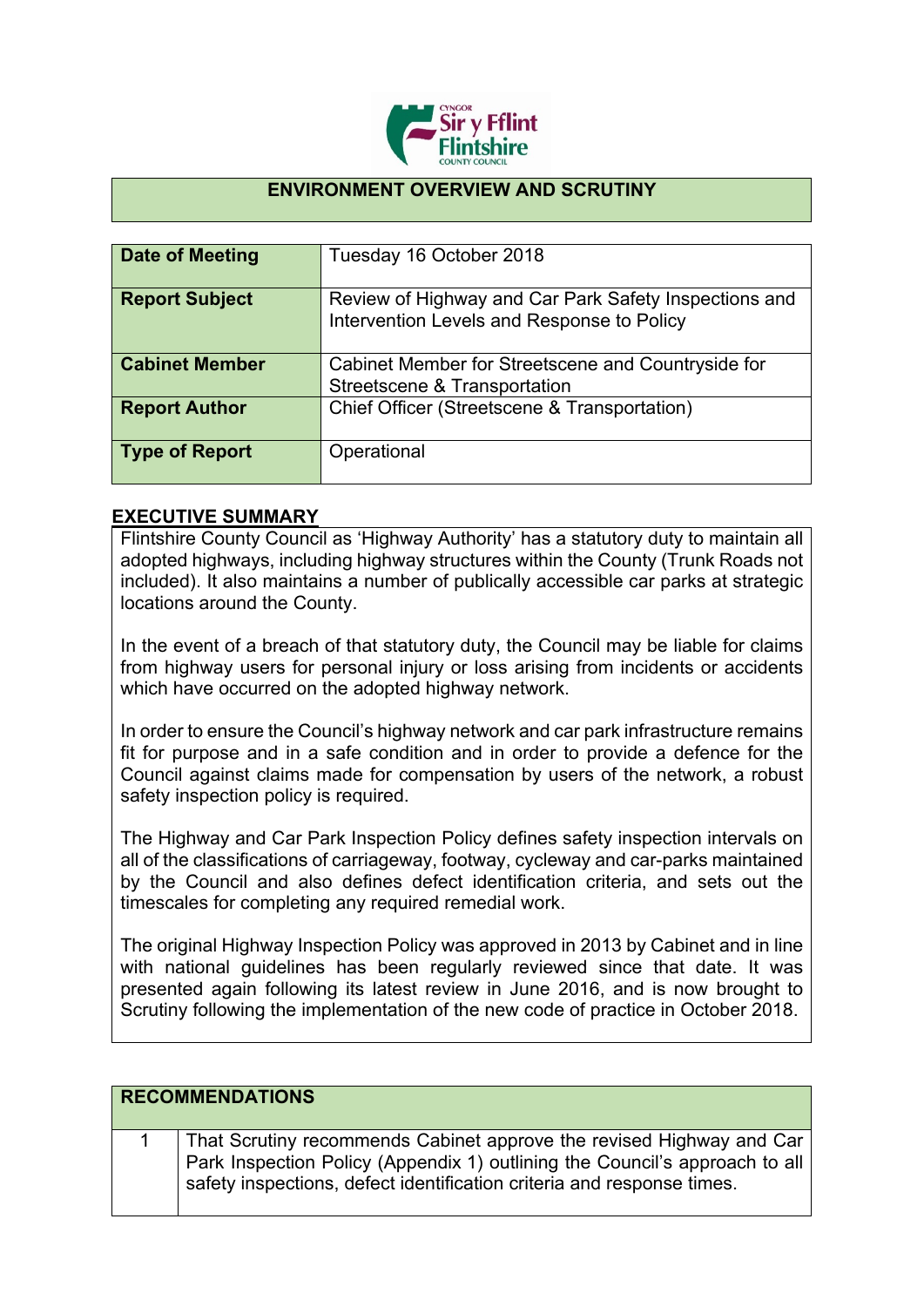# **REPORT DETAILS**

| 1.00 | EXPLAINING THE REVIEW OF HIGHWAY AND CAR PARK SAFETY<br><b>INSPECTIONS AND INTERVENTION LEVELS AND RESPONSE TO</b><br><b>POLICY</b>                                                                                                                                                                                                                                                                                                                                                                                                                                                                                                                                                  |
|------|--------------------------------------------------------------------------------------------------------------------------------------------------------------------------------------------------------------------------------------------------------------------------------------------------------------------------------------------------------------------------------------------------------------------------------------------------------------------------------------------------------------------------------------------------------------------------------------------------------------------------------------------------------------------------------------|
| 1.01 | Flintshire County Council as the 'Highway Authority' has a statutory duty to<br>maintain all adopted highways (except Trunk Roads) within the County. By<br>virtue of section 58 of the Highways Act 1980 (England and Wales), a<br>Highway Authority can successfully defend claims for personal injury or loss<br>if it can prove that<br>it had in place adequate policies and procedures to maintain the<br>highway, and<br>the policies and procedures were being adhered to, and<br>there was no prior knowledge of a particular defect before the<br>incident date.                                                                                                           |
| 1.02 | Safety inspections are an important means of keeping the highway safe for<br>the travelling public. They are also vitally important in court cases for<br>providing evidence that Flintshire County Council takes a responsible<br>attitude to its duties as a Highway Authority. If a member of the public has<br>an accident which can be attributed to the condition of a section of highway,<br>then the Highway Authority is liable to pay damages unless it can prove that<br>it has taken reasonable care to keep the highway safe. The number of<br>claims must be controlled as these have an impact on the highway<br>maintenance budgets.                                 |
| 1.03 | There are national guidelines which set the standard for highway safety<br>inspections on the County roads of Flintshire. In most cases following the<br>advice given will be adequate, but staff engaged on safety inspections will<br>be expected to apply their knowledge and experience to a proportionate<br>assessment of the risks as they see it but if in any doubt they should seek<br>advice from their line-manager. All details of inspections, defects and<br>intended repairs must be recorded, together with details of when<br>subsequent repairs are carried out. In addition, sections with no defects<br>must be positively recorded as such during inspections. |
| 1.04 | On 28th October 2016, the UK Road Liaison Group (UKRLG) published the<br>new Code of Practice "Well Managed Highway Infrastructure" (the code) to<br>replace the suite of UKRLG Codes on highways, structures and lighting.<br>Local Highway Authorities have had two years from the date of publication<br>to implement the guidance and recommendations of the new Code of<br>Practice, before the previous Codes are fully withdrawn. The deadline for<br>transferring to a risk-based approach is by the end of October 2018.                                                                                                                                                    |
| 1.05 | This Code is not statutory but provides Highway Authorities with guidance<br>on highways management. Adoption of the recommendations within the<br>Code is a matter for each Highway Authority, based on their own legal<br>interpretation, risks, needs and priorities. The most significant change in the<br>2016 Code however is that it advocates a risk based approach to highway<br>management. This passes the task of undertaking risk assessment into the<br>hands of each Authority, and removes previous advice and guidance on<br>points of intervention.                                                                                                                |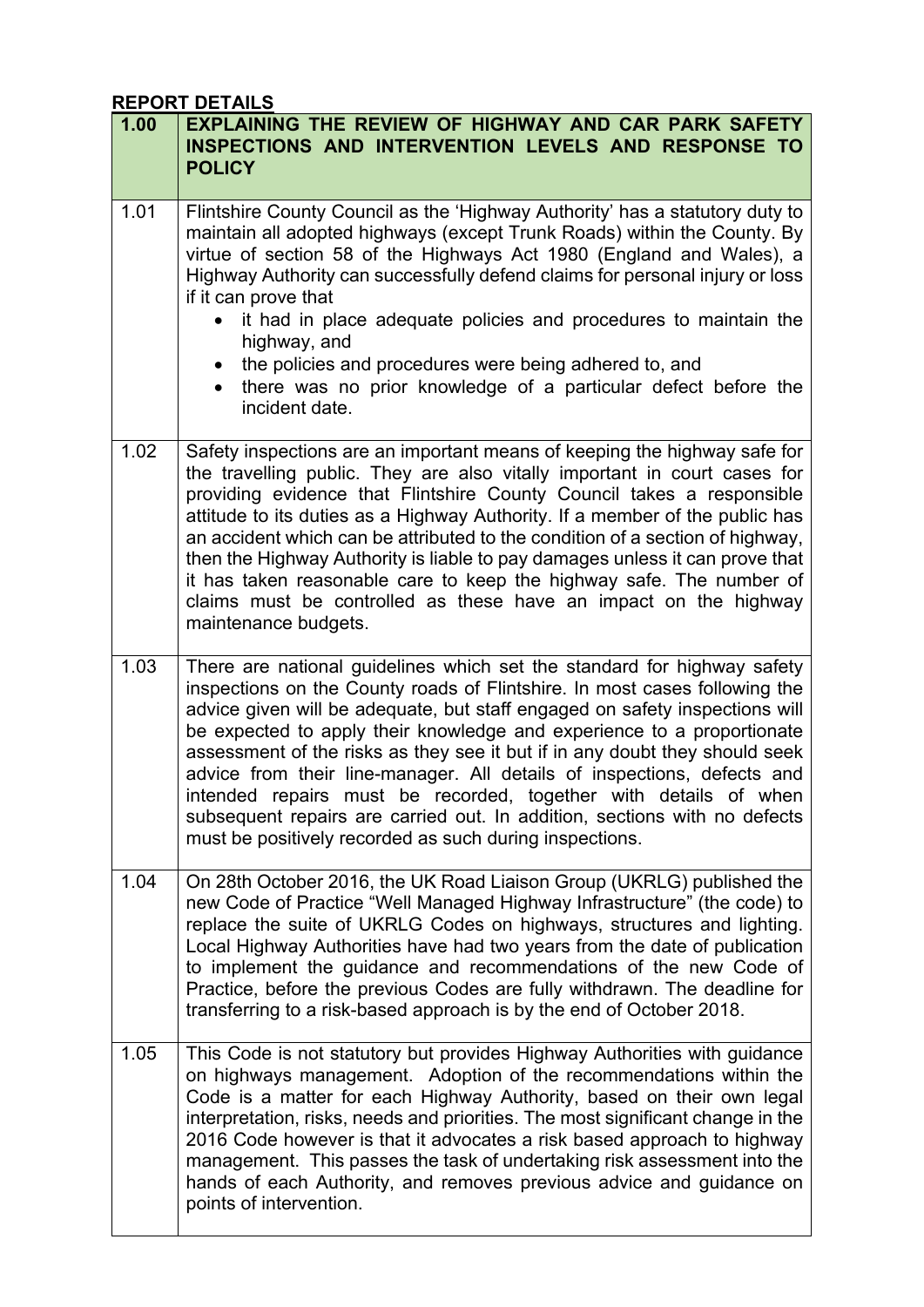| 1.06 | The proposed Council policy for highway safety Inspections, intervention<br>criteria and response times is included as Appendix 1 of this report. This<br>policy describes the criteria used for, and our approach to safety inspections<br>on Carriageways, Footways, Cycleway, Car Parks and Highway Structures.                                                                                                                                                                                                                                                                        |
|------|-------------------------------------------------------------------------------------------------------------------------------------------------------------------------------------------------------------------------------------------------------------------------------------------------------------------------------------------------------------------------------------------------------------------------------------------------------------------------------------------------------------------------------------------------------------------------------------------|
| 1.07 | Streetscene Area Co-Ordinators based in Streetscene & Transportation's<br>Alltami Depot carry out the safety inspections, and each Area Co-Ordinator<br>has received training to enable them to carry out the task. The training takes<br>the form of 'shadowing' experienced Area Co-Ordinators and instruction by<br>experienced highway maintenance engineers or managers. Before Area<br>Co-Ordinators commence inspection duties a formal appraisal takes place<br>to ensure they hold a good understanding of both the policy and of highway<br>maintenance good practice.          |
| 1.08 | All carriageway safety inspections are undertaken from a slow moving<br>vehicle, double manned (with the Area Co-Ordinator as a passenger), and<br>at predetermined intervals which are stated in the policy and that reflect the<br>characteristics of the particular highway and its use. During the inspection,<br>defects will be noted and the necessary repairs arranged within a period of<br>time defined in the policy (response time). The policy also describes the<br>criteria an Area Co-Ordinator will consider when identifying a defect that<br>requires remedial action. |
| 1.09 | Inspections of Footways and Car Parks will be carried out by Streetscene<br>Area Co-Ordinators by walking the areas concerned.                                                                                                                                                                                                                                                                                                                                                                                                                                                            |
| 1.10 | The cycleway inspections will be subject to the classification of the route,<br>with the integral cycleway being inspected during the driven carriageway<br>inspections, and the dedicated cycleway network subject to a walked<br>inspection.                                                                                                                                                                                                                                                                                                                                            |
| 1.11 | The Non-Principal Structure inspections are also undertaken by the Area<br>Co-Ordinators, who have attended a recognised training course, providing<br>them with the necessary knowledge to carry out the inspections.                                                                                                                                                                                                                                                                                                                                                                    |
| 1.12 | The six yearly specialist Principal Inspections of structures are scheduled<br>into a multiple tender which is then offered to the commercial market and<br>specialists in this area of work, to ensure the service is carried out in the<br>most cost effective way for the Council.                                                                                                                                                                                                                                                                                                     |
| 1.13 | Delivery of a safe and well maintained highway network relies on good<br>evidence and sound engineering judgement. The intention of the Code is<br>that Authorities will develop their own levels of service and the Code<br>therefore provides guidance for Authorities to consider when developing<br>their approach in accordance with local needs, priorities and affordability.                                                                                                                                                                                                      |
| 1.14 | This review has also led to the response times being reviewed and<br>amended, in line with the risk based approach, to reflect of the overall<br>condition of the carriageway network (which are currently the top ranking in<br>Wales). It also takes into account the current and anticipated demand<br>against the available resources and priorities for Flintshire County Council.                                                                                                                                                                                                   |
|      | This approach is a change from the previous policy <i>i.e.</i>                                                                                                                                                                                                                                                                                                                                                                                                                                                                                                                            |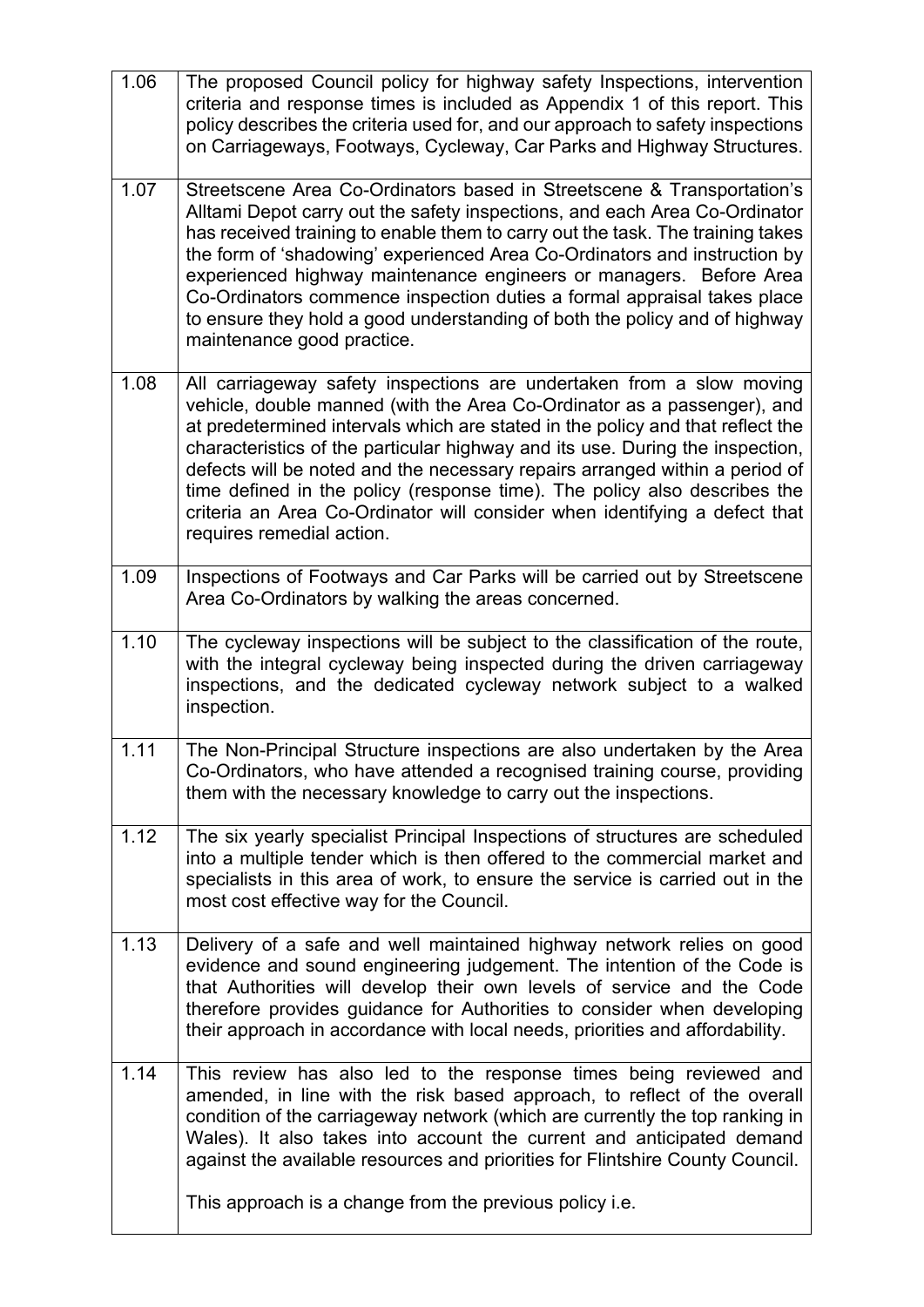'Defect Above Intervention Level – will be repaired within 3 working days' Has changed to 'Defects that will have a Significant Impact will be repaired in '5 working days'. All other response times remain the same.

| $\vert$ 2.00 | <b>RESOURCE IMPLICATIONS</b>                                             |
|--------------|--------------------------------------------------------------------------|
| $\vert$ 2.01 | The new revised policy has no detrimental impact on operations or costs. |

| 3.00 | <b>CONSULTATIONS REQUIRED / CARRIED OUT</b>                                                 |
|------|---------------------------------------------------------------------------------------------|
| 3.01 | With Cabinet Member                                                                         |
| 3.02 | Colleagues and Neighbouring Authorities, including County Surveyors<br>Society Wales (CSSW) |
| 3.03 | FCC Incumbent Insurers - Zurich Municipal (ZM)                                              |
| 3.04 | <b>FCC Appointment Legal Representatives</b>                                                |
| 3.05 | With Scrutiny Committee - November 2018                                                     |

| 4.00 | <b>RISK MANAGEMENT</b>                                                                                                                                                                                             |
|------|--------------------------------------------------------------------------------------------------------------------------------------------------------------------------------------------------------------------|
| 4.01 | The highways maintenance service has undertaken various<br>risk<br>assessments on the procedures involving highway inspection which are<br>outlined within the policy.                                             |
| 4.02 | The defects identified during the Highway Safety Inspection should be<br>repaired within the specified timelines. Failure to comply with this will result<br>in the Council being liable to claims from road users |

| 5.00 | <b>APPENDICES</b>                                                                                           |
|------|-------------------------------------------------------------------------------------------------------------|
| 5.01 | <b>Appendix 1</b> – Council Policy on Highway Safety Inspections, intervention<br>levels and response times |

| 6.00 | LIST OF ACCESSIBLE BACKGROUND DOCUMENTS                                                                                            |
|------|------------------------------------------------------------------------------------------------------------------------------------|
| 6.01 | UKRLG Code of Practice – "Well Managed Highway Infrastructure"<br>http://www.ukroadsliaisongroup.org/en/codes/<br>Highway Act 1980 |